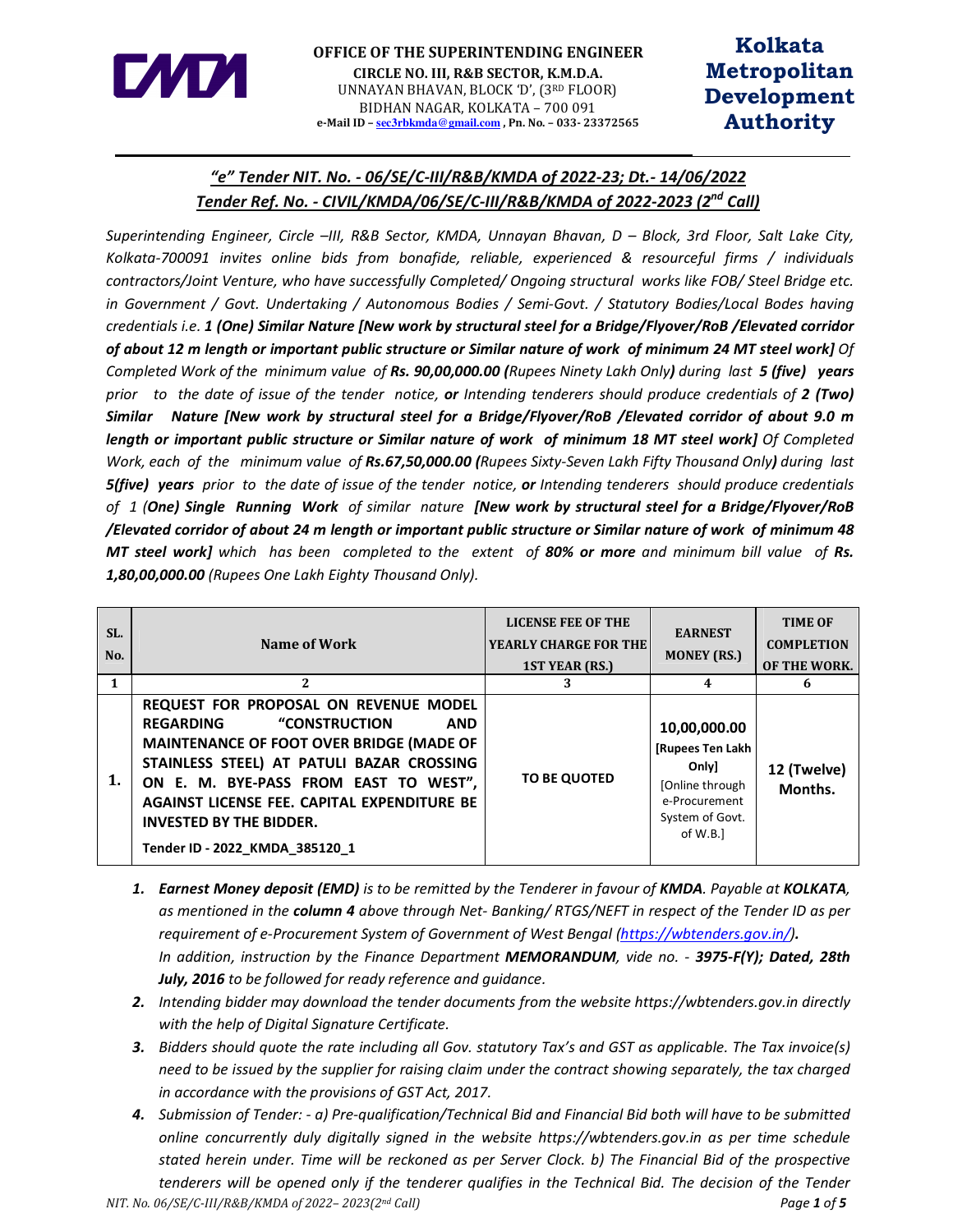

*Inviting Authority will be final and binding to all concerned and no challenge against such decision will be entertained.* 

- *5. The intending Bidder, at his own responsibility and risk is encouraged to visit and examine the site of works and its surroundings and obtain all information's that may be necessary for preparing the Bid and entering into a contract for the services as mentioned in the Notice Inviting Tender, before submitting offer with full satisfaction, the cost of visiting the site shall be at his own expense.*
- *6. The intending Bidders shall clearly understand that whatever may be the outcome of the present*  invitation of Bids, no cost of Bidding shall be reimbursable by the Department. The Tender accepting *authority of Roads & Bridge Sector, KMDA reserves the right to accept or reject any offer without assigning any reason whatsoever and is not liable for any cost that might have been incurred by any Tenderer at the stage of Bidding.*
- *7. Conditional / Incomplete Tender will not be accepted under any circumstances.*
- *8. During scrutiny, if it comes to the notice of the Tender inviting authority that the credential or any other paper found incorrect / manufactured / fabricated, that bidder would not be allowed to participate in the Tender and that application will be rejected without any prejudice.*
- *9. The Superintending Engineer (Circle-III), Roads & Bridge Sector, KMDA reserves the right to cancel the NIT due to unavoidable circumstances and no claim in this respect will be entertained.*
- *10. Successful bidder will have to install display board as instructed by Engineer-In-Charge and have to maintain that board at his own cost. No payment shall be made in this regard from KMDA*
- *11. Before issuance of the WORK ORDER, the Tender inviting authority may verify the credential and other documents of the lowest Tenderer if found necessary. After verification if it is found that the documents submitted by the lowest Tenderer is either manufactured or false in that case work order will not be issued in favour of the said Tenderer under any circumstances.*
- *12. Time Schedule for Downloading, Uploading and Opening of Tender Documents: -*

|    | 12. Time Schedule for Downloading, Uploading and Opening of Tender Documents: -                    |                                   |  |  |  |
|----|----------------------------------------------------------------------------------------------------|-----------------------------------|--|--|--|
| a) | Date of uploading of N.I.T. & other Documents (online) (Publishing<br>Date)                        | Date: 20/06/2022, Time: 18.00 hrs |  |  |  |
| b) | Documents download start date (Online)                                                             | Date: 20/06/2022, Time: 18.00 hrs |  |  |  |
| c) | Documents download end date (Online)                                                               | Date: 11/07/2022, Time: 14.00 hrs |  |  |  |
| d) | Seek Clarification Start Date & Time                                                               | N.A.                              |  |  |  |
| e) | Seek Clarification End Date & Time                                                                 | N.A.                              |  |  |  |
| f) | Pre-bid Meeting Date & Time                                                                        | N.A.                              |  |  |  |
| g) | Issue of Response (As per written queries submitted by the bidders<br>within scheduled period)     | N.A.                              |  |  |  |
| h) | Online Bid Submission Start Date & Time                                                            | Date: 20/06/2022, Time: 18.00 hrs |  |  |  |
| i) | Online Bid Submission Last Date & Time                                                             | Date: 11/07/2022, Time: 14.00 hrs |  |  |  |
| j) | Time and Date of Opening of Technical Bid (Bid will be opened by the<br><b>Authorized Officer)</b> | Date: 13/07/2022, Time: 14.00 hrs |  |  |  |
| h) | Date for opening of Financial Proposal (Online)                                                    | To be notified later              |  |  |  |

*Tenders will be opened by the Superintending Engineer, Circle-III, R&B SECTOR, KMDA or his authorized representative in presence of tenderer or their authorized representatives who may like to be present.*

*13. The financial proposals will be evaluated on the basis of the Yearly Charge for the 1st year payable to KMDA, to be quoted by the Bidders. The bidder who will quote the highest Yearly Charge for the 1st year will be the successful bidder.*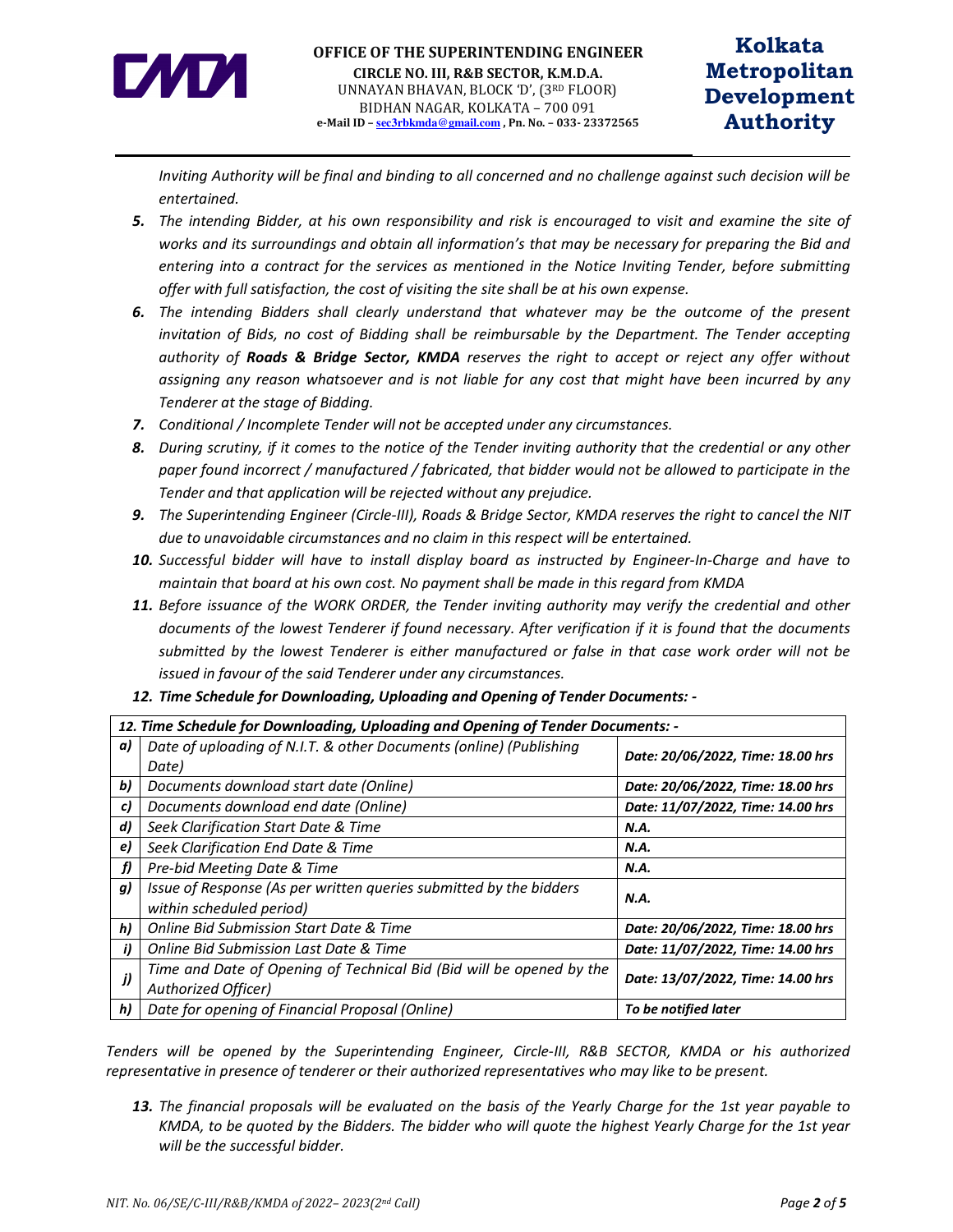

- *The successful bidder has to pay first Yearly charge (quoted value) in Indian Rupees through demand draft drawn on any Nationalized Bank in favour of 'KMDA' Payable at 'KOLKATA', prior to the date of issuance of the work order. In subsequent years of the 30 (Thirty) years License period, the yearly charge must be paid within 7 (Seven) working days from the date of issuance of the work order.*
- *The Yearly Charge paid in every subsequent year on or before 7 (Seven) working days from the date of issuance of the work order, will be enhanced throughout the License period @ 5% (Five percent) of previous year's Yearly Charge. Thus, the increment of 5% compounded annually is applicable from 2nd Yearly Charge payment onwards.*
- *Evaluation will be done on cost based system. The Bidder offering the highest (H1) amount for the FOB to perform the activities mentioned in this document would be awarded the contract. The minimum Bid value for this work is reserved to Rs. 1, 00,000.00 per Annum, the quoted rate of any bidder below the reserved price is not accepted and the said bid should be treated as canceled.*

#### *14. Eligibility criteria for the bidders: -*

- *a) Intending tenderers should produce credentials of 1 (One) Similar Nature [New work by structural steel for a Bridge/Flyover/RoB /Elevated corridor of about 12 m length or important public structure or Similar nature of work of minimum 24 MT steel work] Of Completed Work of the minimum value of Rs. 90,00,000.00 (Rupees Ninety Lakh Only) during last 5 (five) years prior to the date of issue of the tender notice; or*
- *b) Intending tenderers should produce credentials of 2 (Two) Similar Nature [New work by structural steel for a Bridge/Flyover/RoB /Elevated corridor of about 9.0 m length or important public structure or Similar nature of work of minimum 18 MT steel work] Of Completed Work, each of the minimum value of Rs.67,50,000.00 (Rupees Sixty-Seven Lakh Fifty Thousand Only) during last 5(five) years prior to the date of issue of the tender notice, or*
- *c) Intending tenderers should produce credentials of 1 (One) Single Running Work of similar nature [New work by structural steel for a Bridge/Flyover/RoB /Elevated corridor of about 24 m length or important public structure or Similar nature of work of minimum 48 MT steel work] which has been completed to the extent of 80% or more and minimum bill value of Rs. 1,80,00,000.00 (Rupees One Lakh Eighty Thousand Only).*
- *d) Scanned copy of PAN card, P. Tax, Valid income tax (For Last 3 yrs), VAT clearance certificate, GST registration. Last 3 yrs audited balance sheet, Credentials, Work Order, Payment certificate, Bank Solvency Certificate in Current Financial Year and other supporting documents, Registration certificates and relevant papers of Employees Provident Fund & ESI, registration Certificate and/or trade license of the company must be submitted duly digitally signed at desired location in the website https://wbtenders.gov.in.*
- *e) Scanned Copy of one original affidavit before Notary will have to be submitted mentioning the correctness of the documents and a declaration of penalty debarment etc. faced by him under any Govt./Semi-Govt./Autonomous body/Institution through on line at desired location.*
- *f) Earnest Money: - The tenderer shall have to upload scanned copy of requisite documents in support of submission of EMD through online, along with the tender document in prescribed manner failing which the tender shall be rejected. The balance earnest money if any to fulfill 2(two) percent of the tender value is to be deposited at the time of execution of formal agreement.*
- *g) Partnership Firm/Consortium should submit necessary deed at desired location through on line.*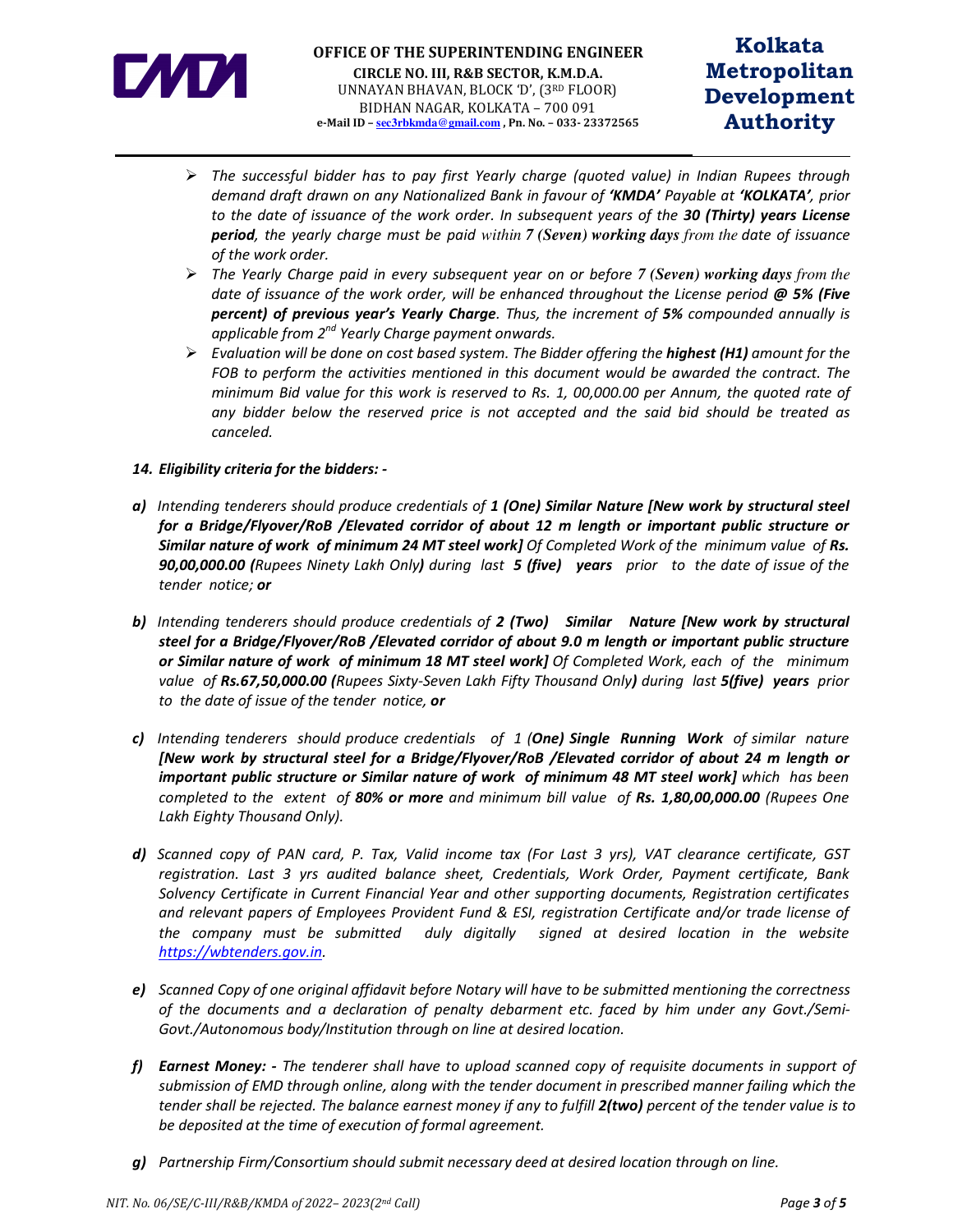

#### *h) Particulars regarding Joint Ventures/Consortium.*

- *I. One of the Partners of any Joint Ventures/Consortium has to be designated as Lead Partner and the same will be mentioned in MoA/MoU.*
- *II. Bid from Joint Ventures/Consortium shall be accompanied by a copy of MoA/MoU on a Stamp Paper of terms of agreement.*
- *III. The lead partner must hold 51% equity capital of the Company to be formed between them during the tenure of contract implementation. The lead partner must have credential and satisfactory completion of works of completion cost not less than 50% value of qualifying amount in a single contract under any Govt./Semi Govt. Organization/Autonomous Body as Principal Employer within last 5 years.*
- *IV. Each of the other partners shall meet individually not less than 25% of the qualifying criteria mentioned above under any Govt./Semi-Govt organization/Autonomous body as principal employer within last 5 (Five) years.*
- *V. The lead partner shall have to apply for tender on behalf of Joint Ventures/Consortium along with MoA/MoU.*
- *VI. In case of any litigation or in the event of any default arises during the execution/contract period of the agreement, the lead partner will remain fully responsible.*
- *VII. The successful Joint Ventures/Consortium will have to submit VAT Registration. Pan Card, Trade License immediately after issuance of LOI.*

### *15. List of common documents shall have to be uploaded by each tenderer at the time of submission of Tender through online: -*

- *i. Income Tax Return (For last 3yrs)*
- *ii. Audited Balance Sheet (For last 3yrs) average annual turnover for last three years should be in accordance to total project cost for this NIT.*
- *iii. Pan Card.*
- *iv. Professional Tax clearance certificate.*
- *v. GST registration.*
- *vi. Trade License.*
- *vii. Technical Credential.*
- *viii. Work Order for the work in technical credential.*
- *ix. Payment certificate of the said work.*
- *x. Bank Solvency Certificate to be issued before six months from the dated of e-NIT of Rs.3,00,000.00 (minimum) has been considered in Current Financial Year in conformity with the total project cost for this NIT.*
- *xi. Engineer's qualification Certificate.*
- *xii. B.O.Q of the similar nature of work.*
- *xiii. Completion certificates and completion drawings of the executed projects.*
- *xiv. Average annual Turn Over of last 3 (three) years, of the intending bidder, should be more than of Rs: 3,00,00,000.00*
- *16. Language of Tender: - The tender shall be submitted in the prescribed form in English. All literatures and correspondence in connection with the tenders shall be in English.*
- *17. Others: - The Tender Notice along with other documents like Tender Form No. -1 KMDA, Technical Specification, Special Terms and Conditions, BOQ, Addendum and corrigendum etc. whatever documents uploaded by the department concerned thereto shall be part and parcel of the Tender.*